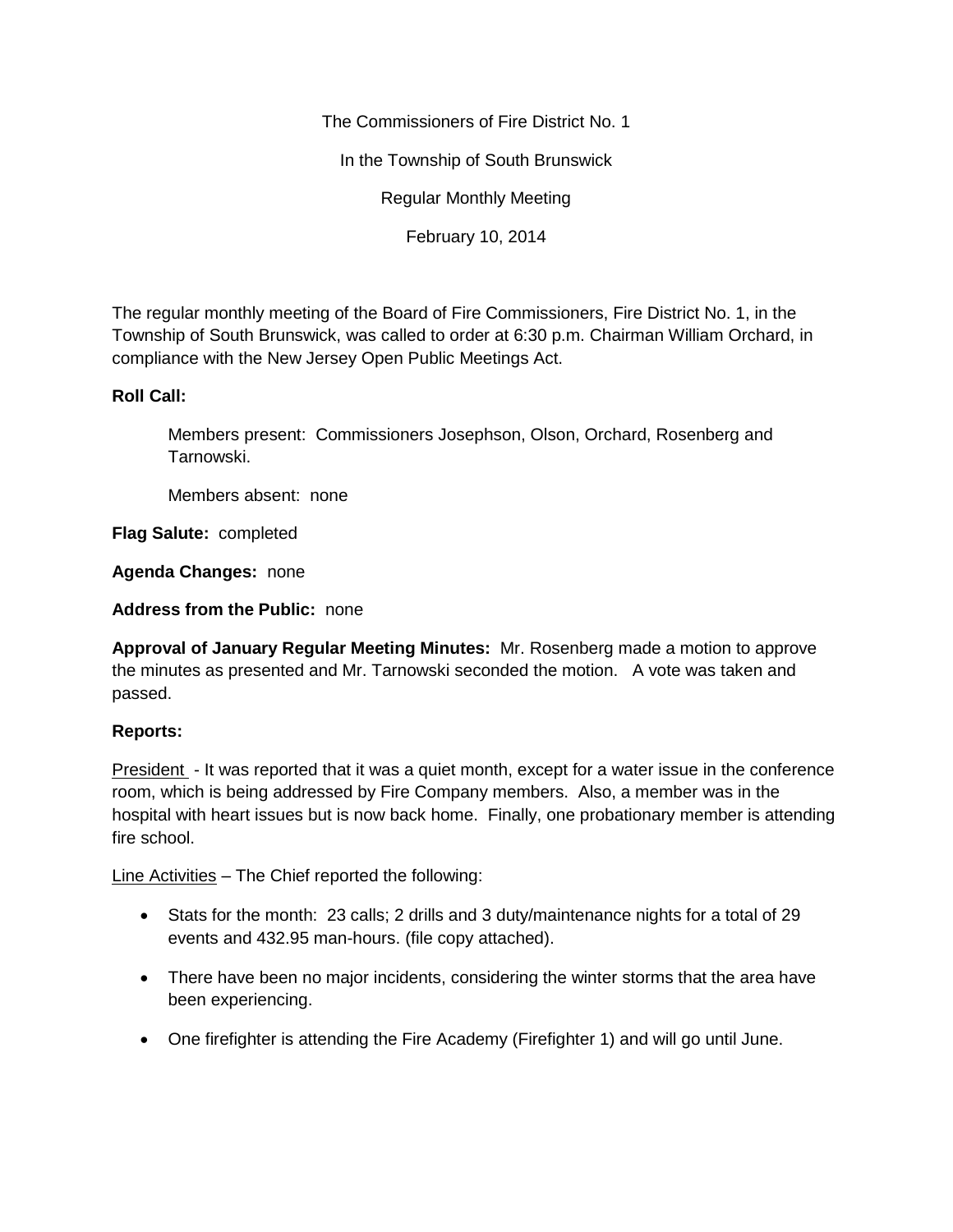• The Foam Trailer deployed to Hess in Port Reading, as a precaution to work being done up there. Compensation will be \$250/day (4 days total). The paperwork has been completed and submitted.

Treasurer's Report/Voucher List – Mr. Rosenberg presented the report (file copy attached). He noted that two checks to the Fire Company were for last month and this month. Also, the check for the Utility Truck was cut, in order to close the books on 2013. Mr. Rosenberg reported that the 2014 Budget is completed and ready for the upcoming election; he will be present that day. As there was no further discussion on the Voucher List, Mr. Tarnowski made a motion to accept it as presented and Mr. Josephson seconded it. A vote was taken and passed.

Secretary's Report - Mr. Olson reported that the Election is this Saturday, the  $22^{\text{nd}}$ .

Fire Coordinator's Report – Mr. Perez reported the following:

- 1. He and the Deputy Chief visited the site where the Utility/Brush Truck is being put together. The body is on and it has been painted; it looks very good. The lights and pump need to be installed. The drop-dead date for delivery is March 31 $^{\rm st}$ .
- 2. One of the engines has been experiencing problems; a possible solution will be tried after this evening's District meeting.
- 3. All the computers have been updated and a new back-up drive has been added. In addition, "contact personnel" has been updated.
- 4. There is no change to the Fire Company contract, therefore, it is an automatic renewal; however, a file copy will need to be signed off on.
- 5. LOSAP results will be posted prior to the Fire Company meeting this coming Friday.
- 6. There is an issue with the doors at Station 23; the painting is flaking off. This will be looked into.
- 7. The issue of lawn maintenance is still an open issue.

Chairman – Mr. Orchard reminded everyone to vote at the Election and noted that the Installation Dinner is also the same day.

## Standing Committee Reports –

*Fire Company Liaison -* nothing to report.

*Rescue Squad Liaison –* nothing to report.

*Public Relations –* nothing to report.

*State Association –* the next meeting will be 3/1 at Aldelphia Fire Company.